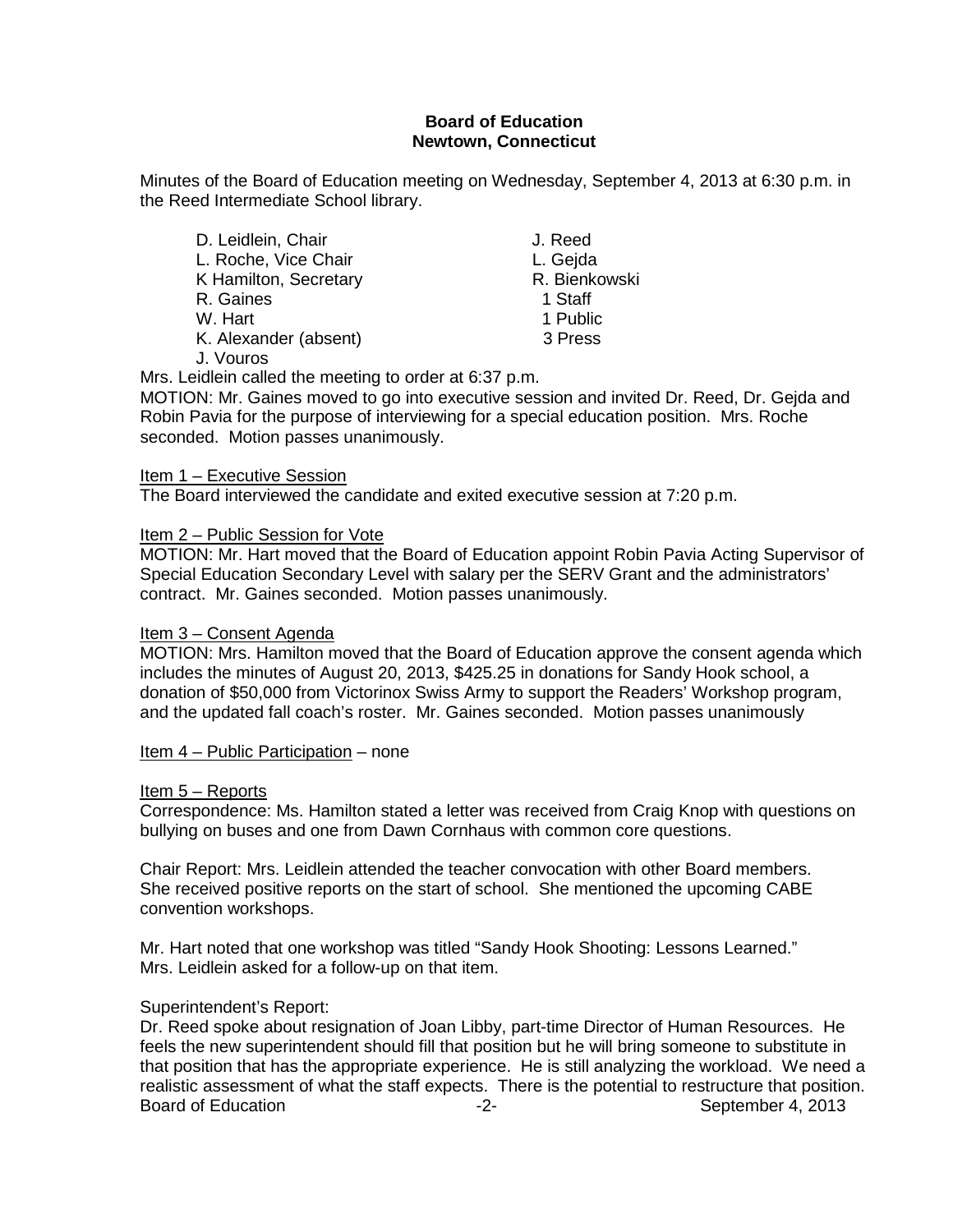We reinitiated regular meetings with the clergy in town as he views them as being an integral part of the community and the schools.

The October 1 enrollment is the official enrollment. We are down in the 80s from what the estimated enrollment was in the budget. He cannot make inferences on trends beyond this year. There will be a more specific report in October.

The high school started working with the Unity Project last year collecting information related to resiliency and will do some surveys at the high school. We want some baseline data to get the feeling of students and staff related to the December event. We may also have someone talk about the benefits of the testing. Dr. Reed will present the format we will use to study the gifted and talented program. We must take time to do the proper research. We are looking for a consultant who has experience to help facilitate this.

Mr. Vouros asked about the kindergarten enrollment.

Dr. Reed said we picked up additional students but not an overwhelming number. Class sizes are 20 to 22. The referendum is October 5 but he cannot send any information thought the schools. The First Selectman and PTAs can do so. Having it on a Saturday will allow for more to be able to vote.

### Item 6 – Old Business

Middle School Roof Replacement Project:

MOTION: Mr. Gaines moved that the Board of Education accept the Newtown Middle roof replacement State Project #097-0113 as complete and authorize the filing of the final grant application form ED049F. Ms. Hamilton seconded. Motion passes unanimously.

Mr. Bienkowski spoke about the project which started in the summer of 2011. The Public Building and Site Commission approved it as complete at their meeting on August 27, 2013.

Ms. Hamilton asked what things were not eligible for reimbursement.

Mr. Bienkowski said there was an ineligible cost list which included resurfacing drives and walks, masonry and concrete repair, cleaning and waterproofing. The state makes the determination of items that are non-maintenance. Also included is the replacement or maintenance of items not required by code, repair of gutters and leaders, except the built-in gutters, and new skylights in the re-roofing projects.

Ms. Hamilton asked if it was within the budgeted amount.

Mr. Bienkowski stated it came in under budget. The General Assembly approved \$4,257,690. The Public Building and Site Commission did not approve any of the alternates.

Dr. Reed acknowledged the thoroughness of Public Building and Site Commission and their quality of work and expertise along with Mr. Bienkowski's tenaciousness in responding to issues.

Vote: 6 ayes

Item 7 – New Business Minutes of August 23, 2013: MOTION: Mrs. Roche moved to approve the minutes of August 23, 2013. Mr. Vouros seconded. Vote: 4 ayes, 2 abstained (Ms. Hamilton, Mr. Gaines) Board of Education **Contact Contact Contact Contact Contact Contact Contact Contact Contact Contact Contact Contact Contact Contact Contact Contact Contact Contact Contact Contact Contact Contact Contact Contact Contact Co**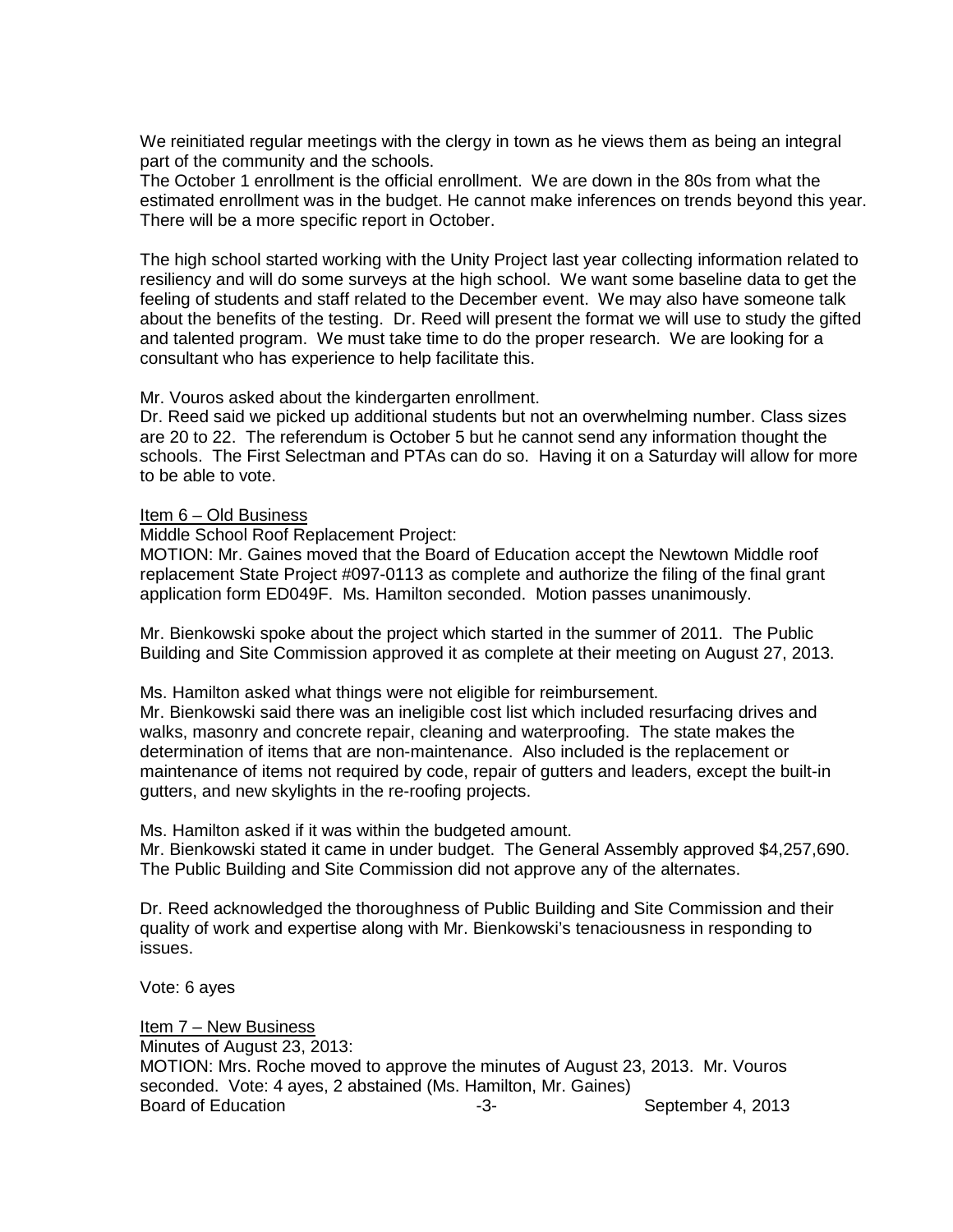Item 8 – Public Participation – none MOTION: Mr. Gaines moved to adjourn. Mrs. Roche seconded. Vote: 6 ayes

<u>Item 9 - Adjournment</u> The meeting adjourned at 8:00 p.m.

Respectfully submitted:

\_\_\_\_\_\_\_\_\_\_\_\_\_\_\_\_\_\_\_\_\_\_\_\_\_\_\_\_\_\_\_\_\_\_\_ Kathy Hamilton **Secretary**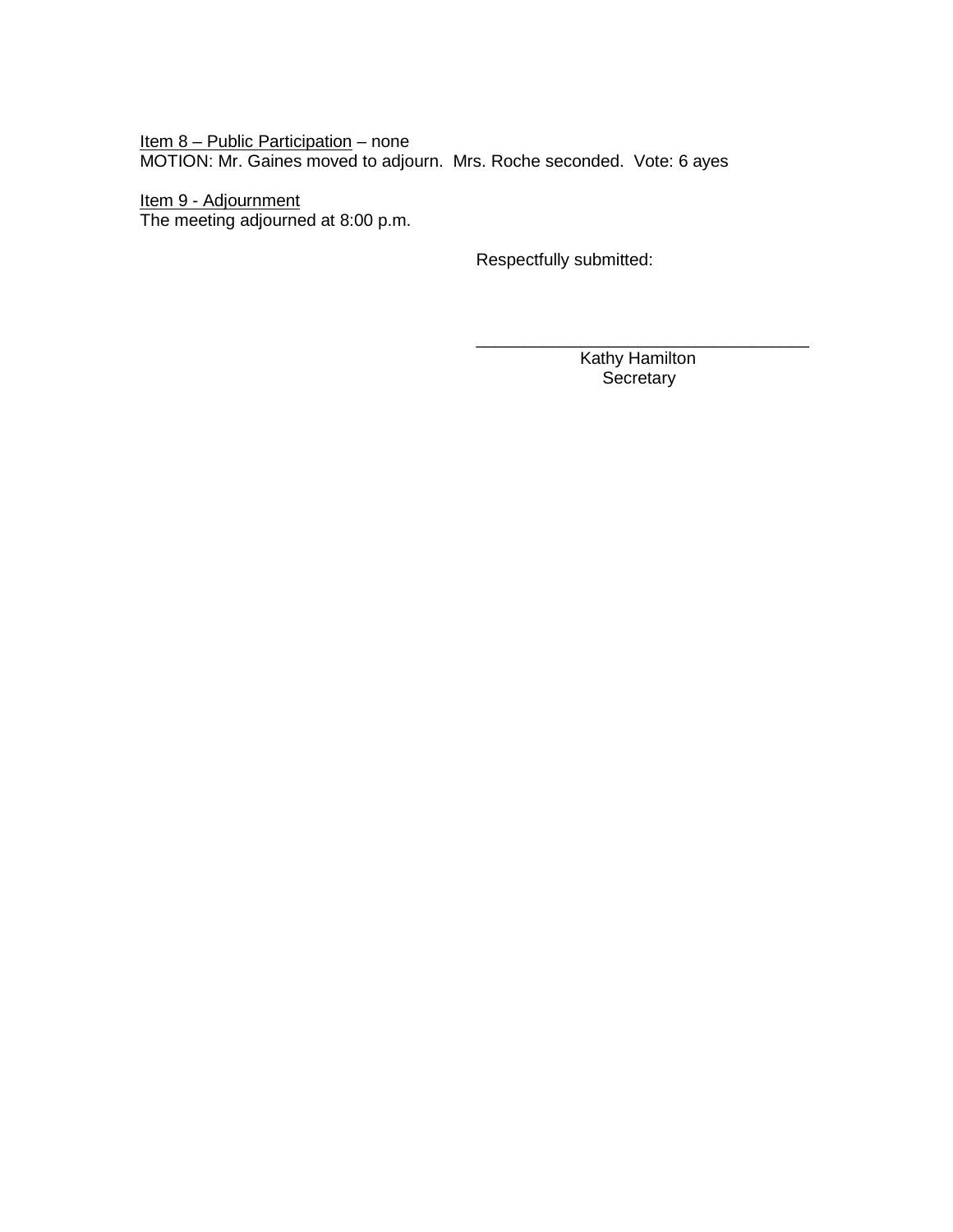# **Board of Education Newtown, Connecticut**

Minutes of the Board of Education meeting on Tuesday, August 20, 2013 at 7:00 p.m. in the council chambers at 3 Primrose Street.

D. Leidlein, Chair **J. Reed** L. Roche, Vice Chair **L. Gegda**<br>
K. Hamilton, Secretary **L. Gegda**<br>
K. Bienkowski K Hamilton, Secretary **R. Bience R. Bience R. Bience**<br>R. Gaines 2 Staff R. Gaines<br>W. Hart K. Alexander 3 Press J. Vouros

5 Public

Mrs. Leidlein called the meeting to order at 7:08 p.m.

MOTION: Mr. Gaines moved to go into executive session for the purpose of interviewing a high school assistant principal applicant and invited Dr. Reed and the candidate. Mr. Alexander seconded. Motion passes unanimously.

## Item 1 – Executive Session

The Board interviewed the candidate for Interim Assistant Principal of Newtown High School

## Item 2 – Vote on Interim Assistant Principal Position

MOTION: Mr. Gaines moved that the Board of Education appoint Matthew Childs Newtown High School Interim Assistant Principal with salary per the administrators' contract. Mrs. Roche seconded. Motion passes unanimously.

MOTION: Mrs. Roche moved that the Board of Education add the appointment of the Acting Assistant Principal for Sandy Hook School under New Business. Mr. Gaines seconded. Motion passes unanimously.

# Item 3 – Consent Agenda

MOTION: Mr. Hart moved that the Board of Education approve the consent agenda which includes the minutes of July 16 and August 6, 2013, the Newtown High School Band field trip, donations totaling \$1,330 for Sandy Hook School, the resignation of Jennifer Meyers, lead teacher at Head O'Meadow School, the resignation of Kristin Elliot, teacher at Head O'Meadow School, the resignation of Lea Attanasio, teacher at Hawley School, the resignation for retirement of Jo-anne Sheehan, teacher at Newtown Middle School, the leave of absence for Kaitlin Roig, teacher at Sandy Hook School, the resignation of Joan Libby, Human Resources Director, and the Newtown High School fall coaches. Ms. Hamilton seconded. Motion passes unanimously.

## Item 4 – Public Participation - none

## Item 5 – Reports

Correspondence: Ms. Hamilton stated that letters were received requesting a route change for bus 42 going to the middle school.

Chair Report: Mrs. Leidlein attended the new teacher luncheon with Dr. Reed and Ms. Hamilton. The administrator contract negotiations are continuing. The Board decided to hire CABE as the Board of Education **-2-** August 20, 2013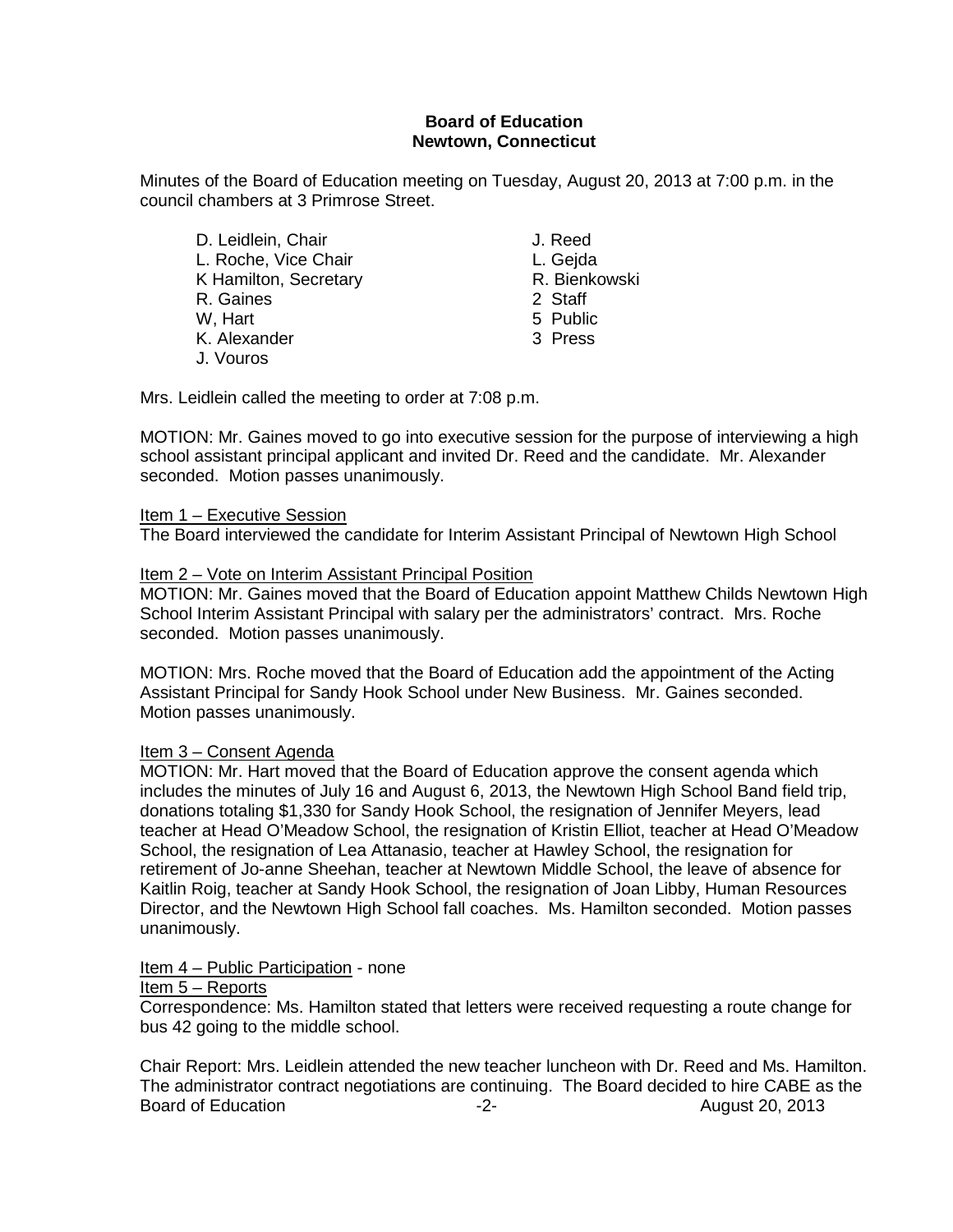superintendent search firm with the contract to be discussed tonight. She and Dr. Reed visited the three new principals.

Ms. Hamilton asked for an update regarding the new Sandy Hook School and the selection process for the architect and construction manager. Mrs. Leidein sat in on the interviews for the construction manager. The Public Building and Site Commission will make a recommendation to Pat Llodra. A financial decision hasn't been made.

Dr. Reed said the Public Building and Site Commission have put forth written feedback but they were not ranked. A smaller group will come back to be considered. They have the option regarding the demolition of Sandy Hook School to hire someone to do the specs for that job. It has to be bid and it is anticipated that it will come down in November.

Mr. Hart said it was important to encourage people to vote at the referendum on October 5.

Superintendent's Report:

Dr. Reed reminded everyone that the new state law state does not allow the superintendents to send notices to remind the public to vote.

We are closing on hiring the project recovery director and the Board will meet to approve that appointment.

Within last three months we hired 10 administrators, filled 38 regular teaching positions, and 13 related to the SERV Grant. It is important to know that emergency circumstances resulted in hiring this many administrators.

Hawley School is undergoing a fairly significant project regarding heating in the 1948 building. The contractors finished a couple of days early but there is a tremendous cleaning job to get the school ready. We had to postpone the student visitation until Monday to give the teachers time to set up their rooms.

He will be sending an email to parents on a number of topics including buses being late the first few days of school. We are dismissing the high school 10 minutes early the first two days of school to help with buses to get to the elementary schools on time.

He and Joni spoke about the 22 policies that we reviewed and he encouraged the policy subcommittee to meet.

The convocation is Thursday morning and the entire staff was invited to attend. He asked the BOE to attend. Breakfast is available at 7:15 and the program will start at 8:25.

Assistant Superintendent's Report:

Dr. Gejda spoke about the upcoming biennial report on the Youth and Parent Substance Abuse surveys that were administered in April 2013. There will be a more comprehensive report shared with parents. She introduced Dr. Archie Swindell who presented a preliminary overview of the surveys.

Dr. Reed said the complete report would be posted online. The good news is the trends are going down and also going down nationally but we are in the middle of a discussion about the legal use of marijuana.

Mr. Gaines said there was concern that use might have gone up after December 14 but that didn't happen. Julie Haggard and her department are to be commended for their work.

## Technology Grant Application:

Dr. Gejda stated that Governor Malloy released \$10M in grant money for technology which is for reimbursement. Mrs. Amodeo specifically made a request to replace obsolete equipment that is

Board of Education **-2-** August 20, 2013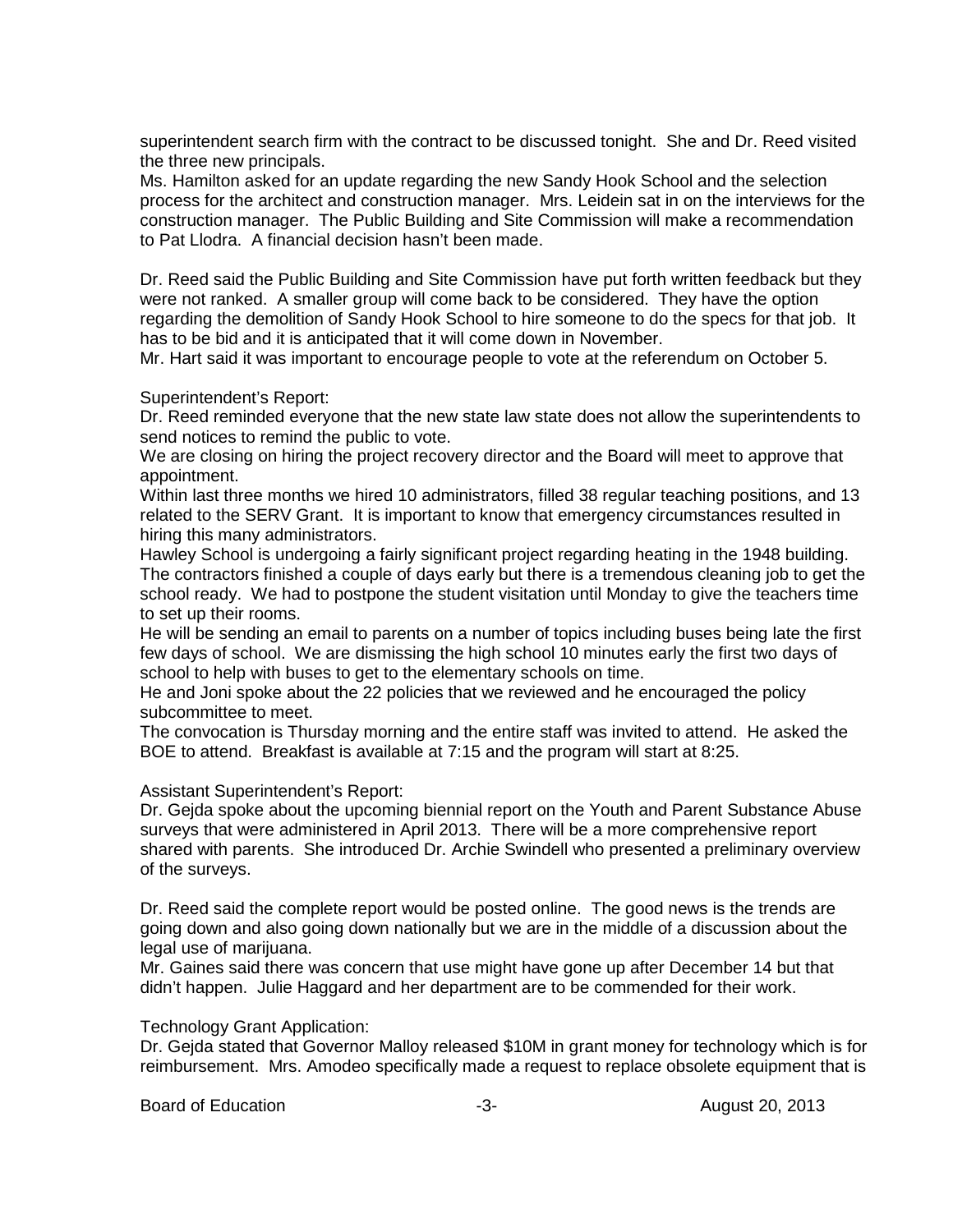seven years or older and increasing the band width. Approximately \$75,000 would come back to Newtown.

MOTION: Mr. Alexander moved that the Board of Education approve the grant application for technology investments to implement common core state standards. Mr. Gaines seconded. Motion passes unanimously.

Year-end Financial Report and Transfers:

MOTION: Mr. Gaines moved that the Board of Education approve the year-end financial report and transfers dated June 30, 2012. Mr. Hart seconded.

Mr. Bienkowski stated that we concluded the year with a positive balance in the appropriated budget of \$6,035 which will be returned to the Town as unexpended year-end funds. Unliquidated encumbrances from the 2011-12 fiscal year totaling \$222 will also be returned to the Town. We had good financial success with the transition to a new bus company. The cost was \$212,853 less than what was budgeted for the first year. About \$12,000 was realized by reducing the school year by two days. The property insurance claim for Chalk Hill expenses still have outstanding receipts of \$449,739 but there may be additional expenses.

Mr. Alexander asked if there were any extra costs for transportation for Chalk Hill. Mr. Bienkowski said the extra cost was approximately \$20,000 for the extra time for drivers which was submitted to the insurance company. The routes were kept the same last year but this year they have been rerouted to reduce the length of the routes by 10 minutes. There will be no extra expense for transportation to Chalk Hill.

Mr. Alexander asked about the instructional library supplies cost and asked what we didn't get Mr. Bienkowski stated that this includes a large amount of items for the schools. The cooperative bid for supplies wasn't covered. We normally order from the bid list in April but those orders were not issued until July 1.

Mr. Alexander asked about the \$407,000 for the Sandy Hook School restoration. Mr. Bienkowski said the cost includes depreciation. We would like to use portions of these funds to remove things from the building that can be used at another school such as boilers and Smartboards. The cost for the contractors to go in to remove these won't come close to that amount. It will end up in the town's insurance proceeds account.

Mr. Alexander asked how we get to use those funds to reuse the items from the building. Mrs. Leidlein said we would formalize the process to get those funds.

Dr. Reed stated that the ed specs reflected 75,000 square feet. The state will reimburse 70,000 square feet. Additional money could be used for any program the state would not reimburse.

Ms. Hamilton asked when the property insurance would be resolved.

Mr. Bienkowski said all the data was submitted last week. It takes three or four weeks for them to be reviewed. The outstanding balances are in the insurance proceeds account.

Dr. Reed wants to see where the savings will be in the route changes this year. We don't know if we may need to add a bus.

Mr. Vouros asked if we would be using all of the buses we have to which Mr. Bienkowski stated we would.

Board of Education **-4-** August 20, 2013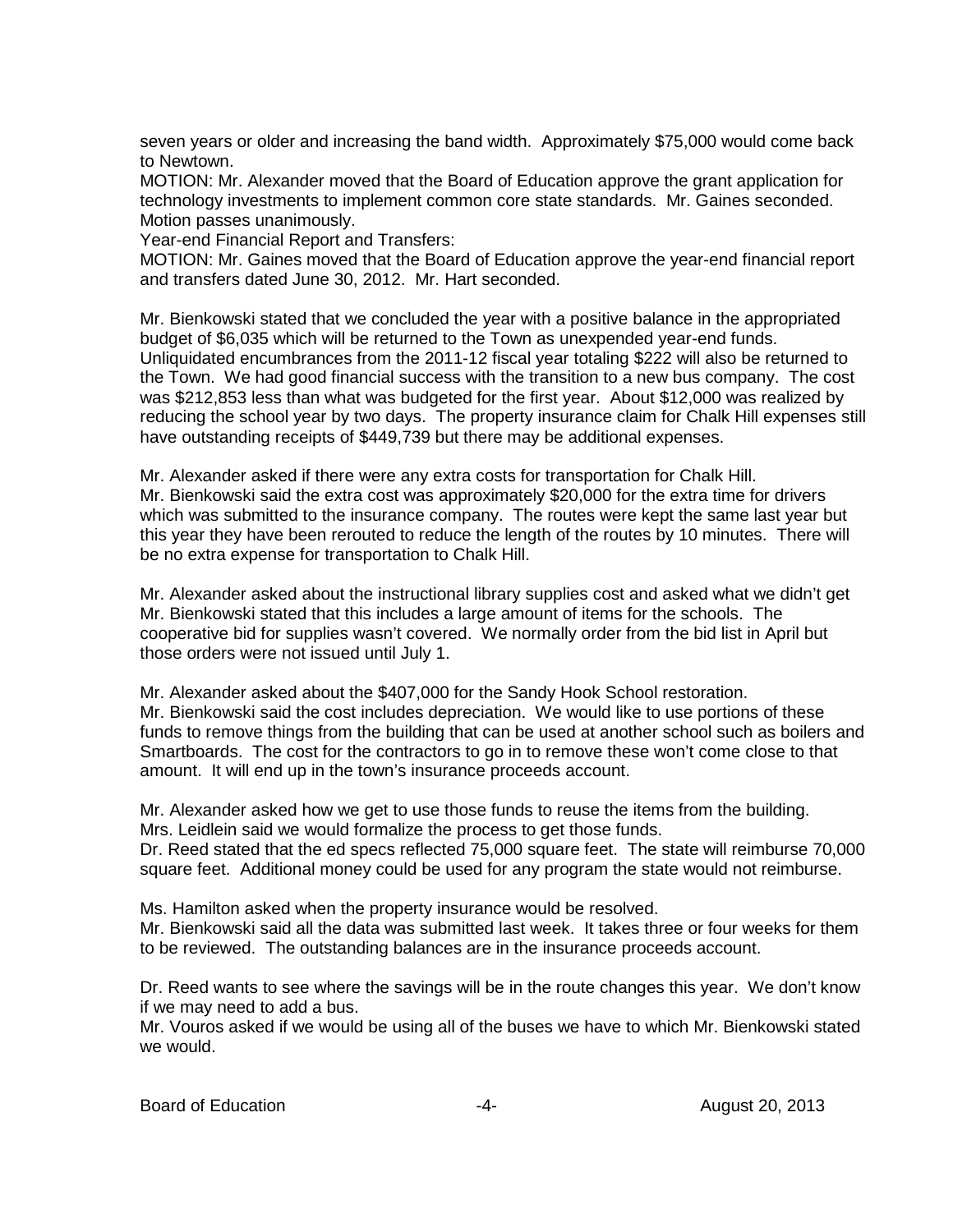Mrs. Leidlein felt we should wait until school starts regarding the bus situation and get a report from All-Star.

Dr. Reed said it was better wait until the second meeting in September to be sure he has the right information regarding recommendations for improvements. Motion passes unanimously.

MOTION: Mr. Alexander moved that the Board of Education approve the financial report for the month ending July 31, 2013. Mr. Gaines seconded.

Mr. Bienkowski said with this report out of district tuition has exceeded the account balance by approximately \$267,000.

Ms. Hamilton asked if we received excess cost grant money throughout the year. Mr. Bienkowski stated we usually received money in December and the last payment is dependent upon all submissions in the month of March. Motion passes unanimously.

#### Item 6 – New Business - none Item 7 – New Business

MOTION: Mr. Alexander moved that the Board of Education appoint Brian Kirmil Acting Assistant Principal of Sandy Hook School for the 2013-2014 school year with salary per the SERV Grant and the administrators' contract and the exact length of the work year to be determined by the Superintendent of Schools. Mr. Gaines seconded. Motion passes unanimously.

Dr. Reed stated that because of the SERV Grant we have an additional assistant principal at Sandy Hook School. Kathy Gombos spoke to him about possibly getting a retired principal. Mr. Kirmil just retired after 18 years at Rockwell School in Bethel so he brings a lot of experience especially with full day kindergarten. Dr. Reed thanked him personally for joining us. He is also a Newtown resident.

# CIP Update and Timeline:

Mr. Bienkowski said we have no project for year five and made a change in the Sandy Hook School window replacement so the amount has gone down. He suggested going back to the middle school for replacing boilers and energy improvements. The timeline was from Bob Tait.

Ms. Hamilton asked if we would add the Sandy Hook School project.

Dr. Reed said every school addition has been in our CIP.

Mr. Beinkowski stated the high school project was in our CIP.

# CABE Superintendent Search Contract:

MOTION: Mrs. Roche moved that the Board of Education approve the Letter of Understanding between the Newtown Board of Education and CABE for the superintendent search. Mr. Vouros seconded.

Mr. Alexander questioned the length of time the search would be valid. Mrs. Leidlein would get that information.

Motion passes unanimously.

Board of Education **-5-** August 20, 2013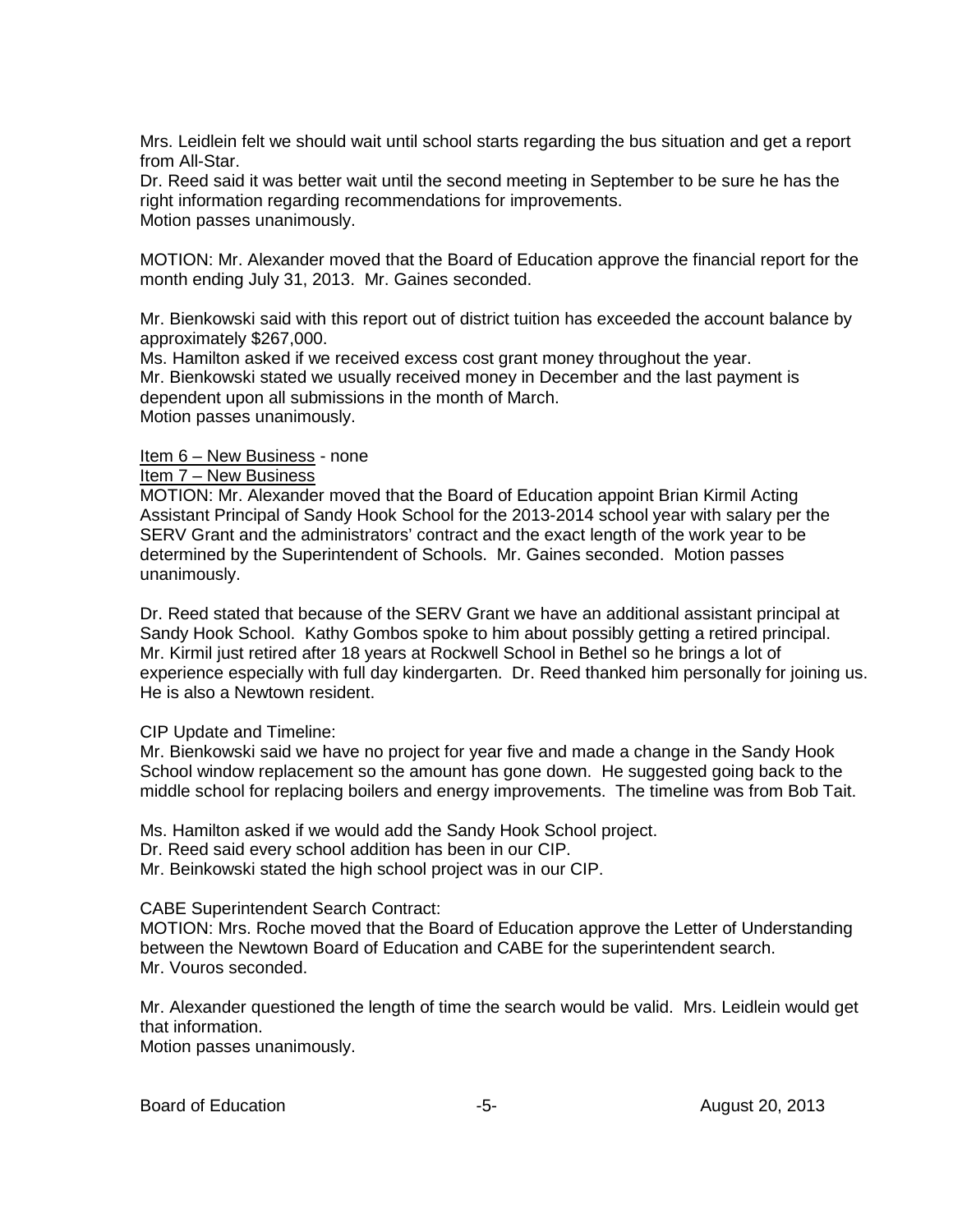Minutes of July 18, 2013:

MOTION: Mr. Gaines moved that the Board of Education approve the minutes of July 18, 2013. Mrs. Roche seconded. Vote: 3 ayes, 4 abstained (Ms. Hamilton, Mr. Hart, Mr. Alexander, Mr. Vouros. Motion passes.

## Item 8 – Public Participation -none

MOTION: Mr. Gaines moved to adjourn. Mrs. Roche seconded. Motion passes unanimously.

## Item 9 - Adjournment The meeting adjourned at 9:38 p.m.

Respectfully submitted:

 Kathy Hamilton **Secretary** 

\_\_\_\_\_\_\_\_\_\_\_\_\_\_\_\_\_\_\_\_\_\_\_\_\_\_\_\_\_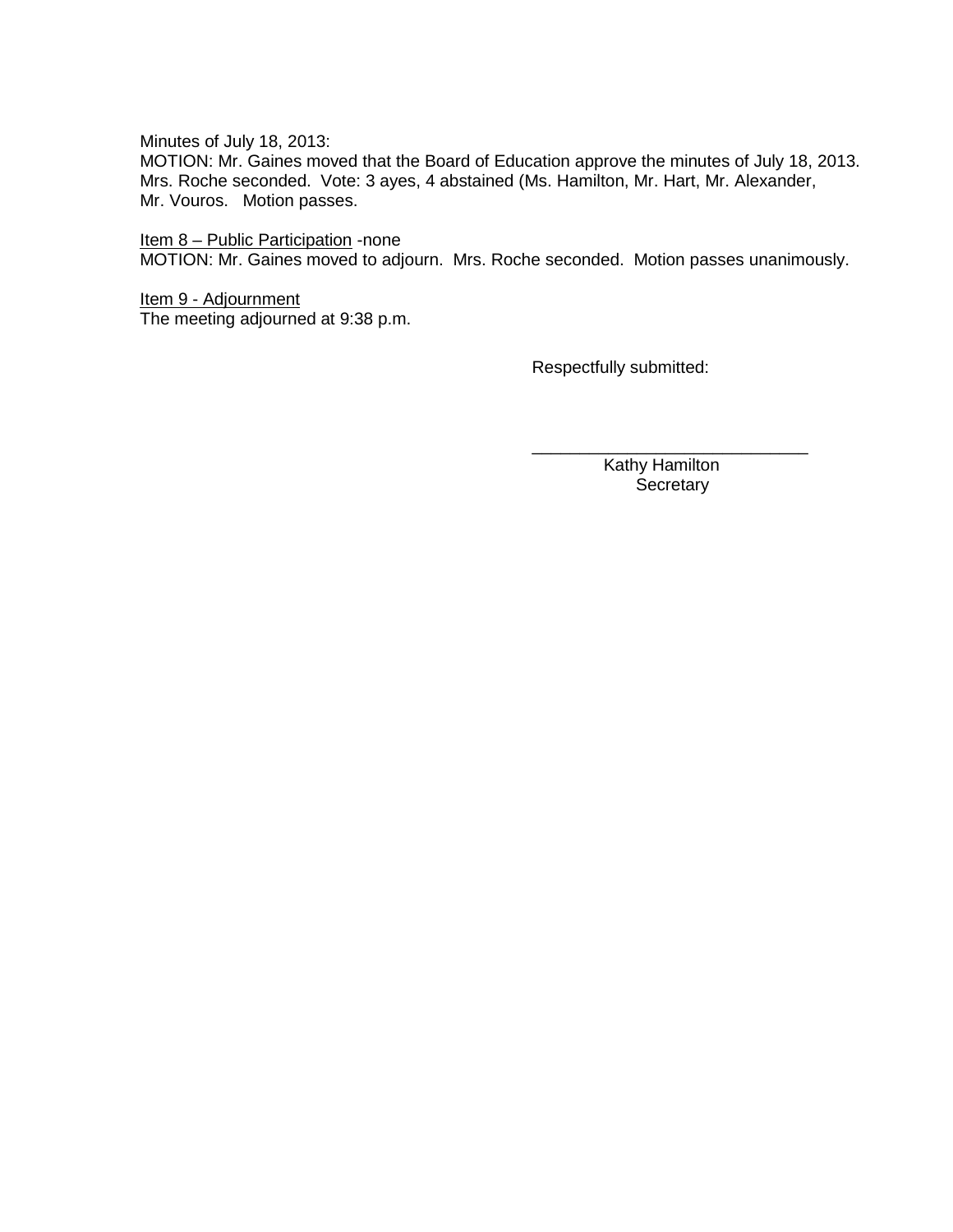# Consent Agenda<br>September 4, 2013

- Minutes of August 20, 2013  $\bullet$
- Donations for Sandy Hook School<br>• Updated Fall Coaches Roster
-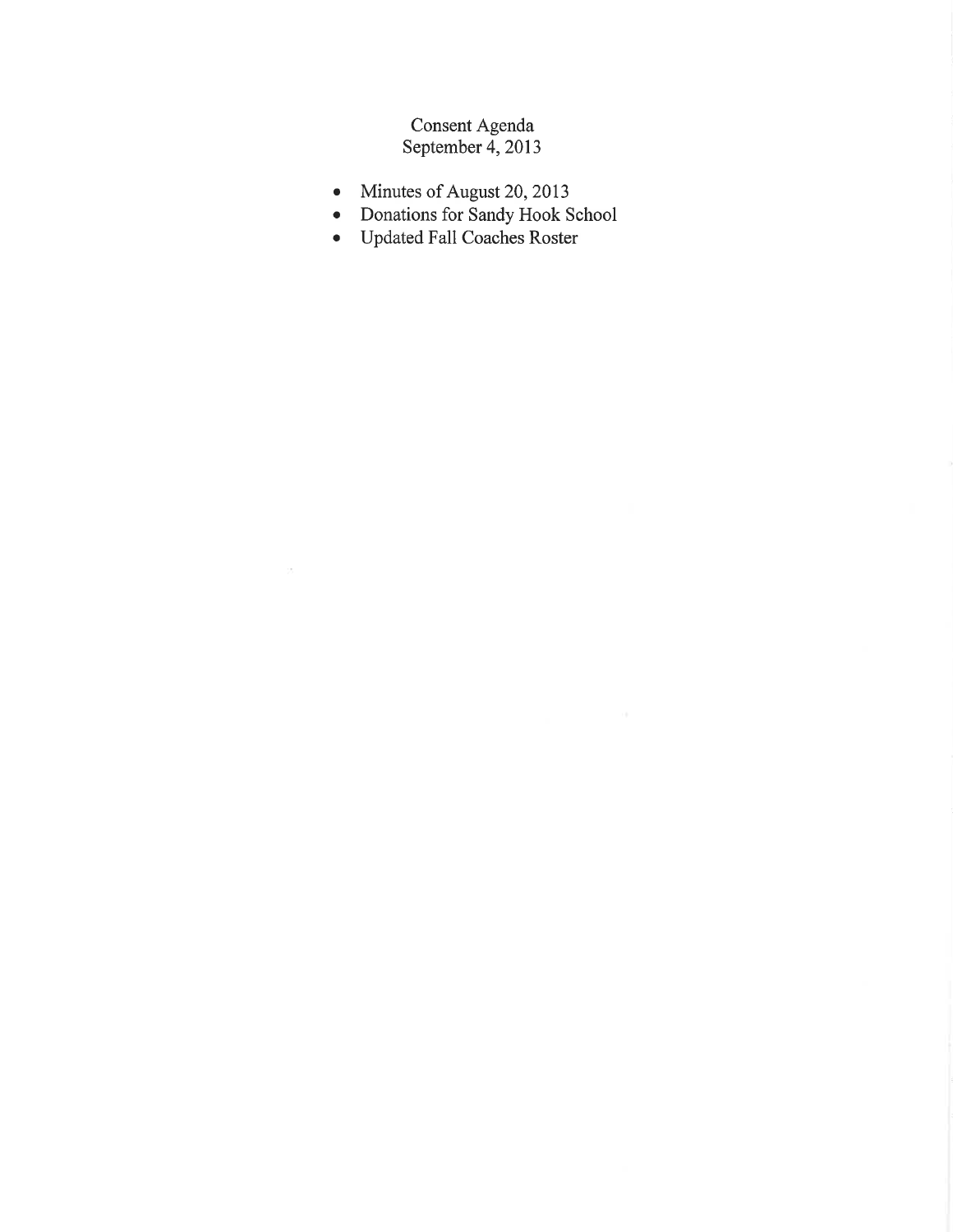# **DONATIONS**

| <b>SHES</b>                             | To BOE for Approval on September 4, 2013<br>9/4/2013           |       |               |                 |                     |                                    |
|-----------------------------------------|----------------------------------------------------------------|-------|---------------|-----------------|---------------------|------------------------------------|
|                                         | Keystone Central School - T.Suygan<br>Morgan Stanley K-Leblanc |       | $\frac{5}{5}$ | 392.00<br>31.25 |                     | ck# 60-1809/433<br>ck#110123463    |
|                                         |                                                                |       |               |                 |                     |                                    |
| <b>SHES Library</b>                     |                                                                | Total | \$            | 423.25          | \$                  | 423.25                             |
| <b>Newtown Public</b><br><b>Schools</b> |                                                                |       | \$            | Ξ<br>$\sim$ 1   | \$                  | C)                                 |
|                                         |                                                                | Total |               | \$              | $\frac{5}{2}$       |                                    |
| <b>NPS Teachers</b>                     |                                                                |       |               |                 | $\frac{1}{2}$<br>\$ | $\overline{\phantom{a}}$<br>423.25 |
|                                         |                                                                |       |               |                 | \$                  | 423.25                             |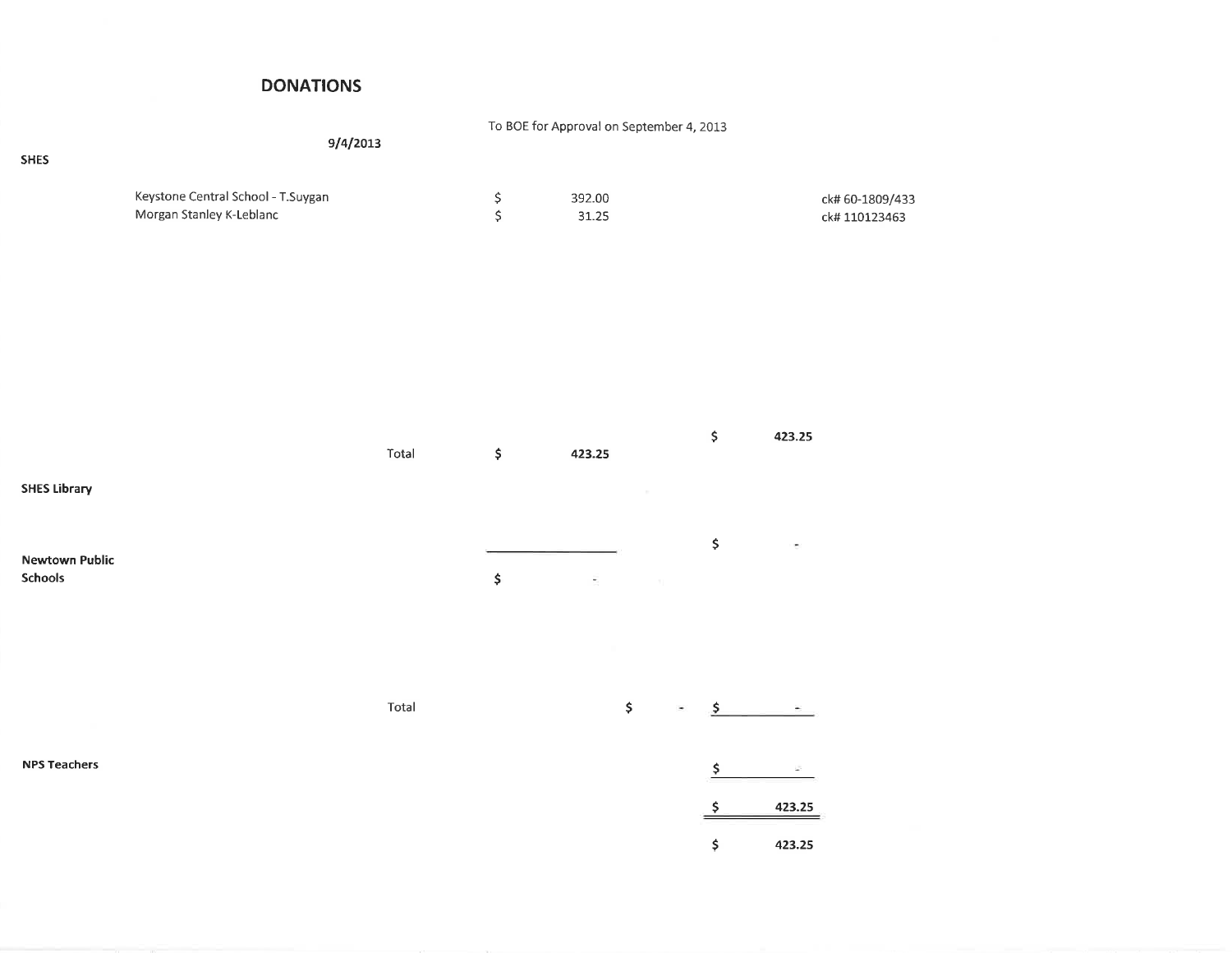# Newtown High School Fall Coaches 2013-2014

**Additional Coaches:** 

Carl Strait 1

Stephanie Paproski 1

Assistant Cross Country Coach

Field Hockey

Linda Dirga 2

Freshman Field Hockey

Volunteer Coaches withdrawn: Cory Fisher - football Monica Mueller - volleyball<br>Blair Culhane - volleyball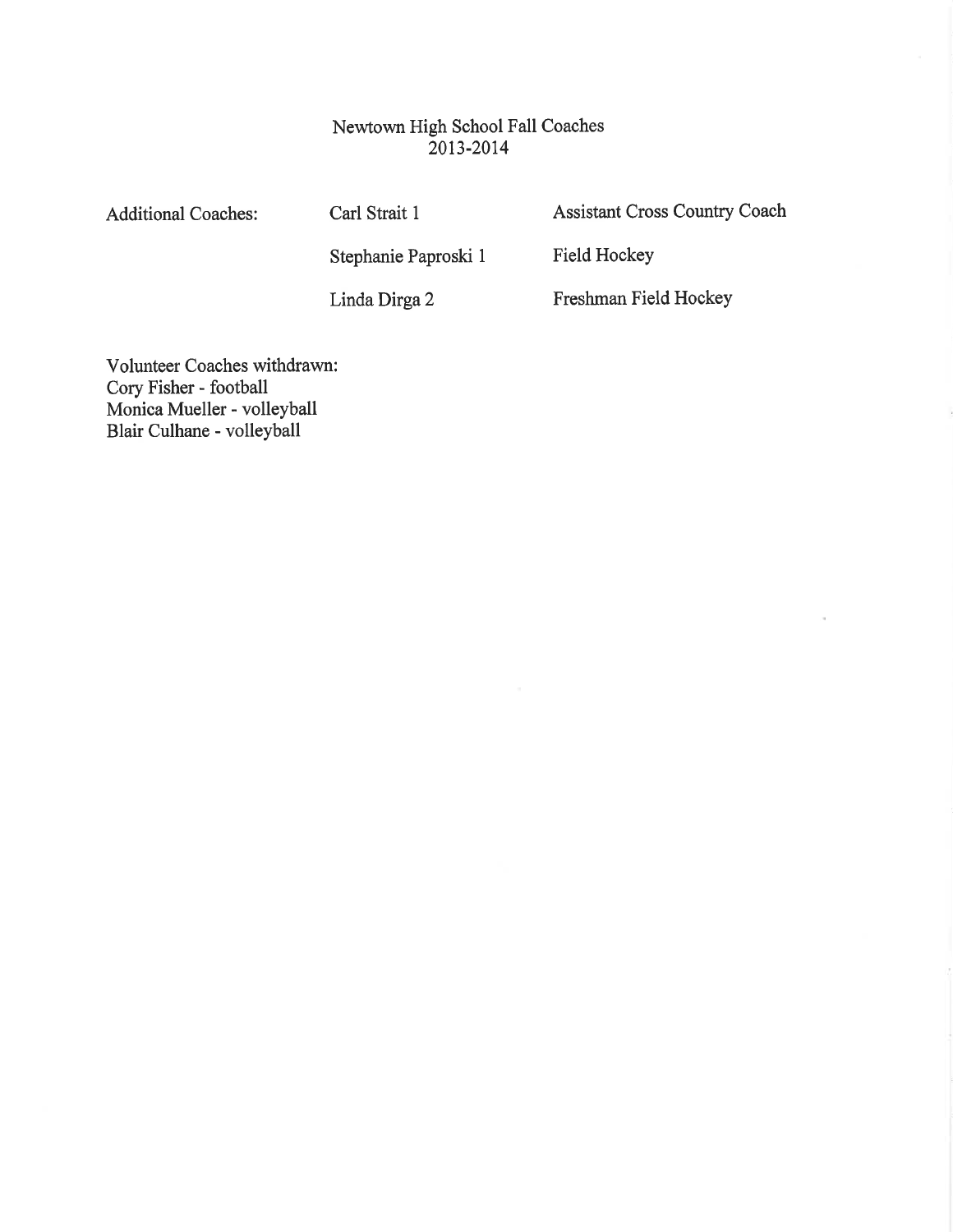# **NEWTOWN PUBLIC SCHOOLS BUSINESS OFFICE**

# **MEMORANDUM**

DATE: September 4, 2013

They pushowski

Board of Education TO:

Ron Bienkowski, Director of Business FROM:

Middle School Roof Replacement Project **SUBJECT:** 

The construction activity for this project occurred during the summer of 2011. Since that time, eligible and ineligible costs needed to be identified, along with the State Department of Education review and in some cases reconsideration. Final paperwork has been reviewed with the State.

The Building and Site Commission formally accepted the project as complete at their meeting of August 27, 2013. The final step for this State Project is for the Board of Education to accept it as complete and authorize the final grant filing. A motion for such is included in the agenda.

The financial summary is as follows:

**Final Project Costs** Architectural Design 264,292 S Other Professional Fees \$ 99,485 **Fully Eligible Construction** \$2,857,881 Eligible Costs Sub Total \$3,221,658  $A_{\cdot}$ Ineligible Construction  $$518,615$ **Total Project Costs** \$3,740,273  $B<sub>1</sub>$ Anticipated Total Grant  $C_{\cdot}$ A. Eligible Costs \$3,221.658 Reimbursement Rate 32.50% **State Project Reimbursement** \$1,047,039  $D_{\cdot}$ State payments received to date \$ 723,355 Ε. **Balance Due**  $$323,684$ 

cc: Dr. John Reed, Interim Superintendent Robert Tait, Finance Director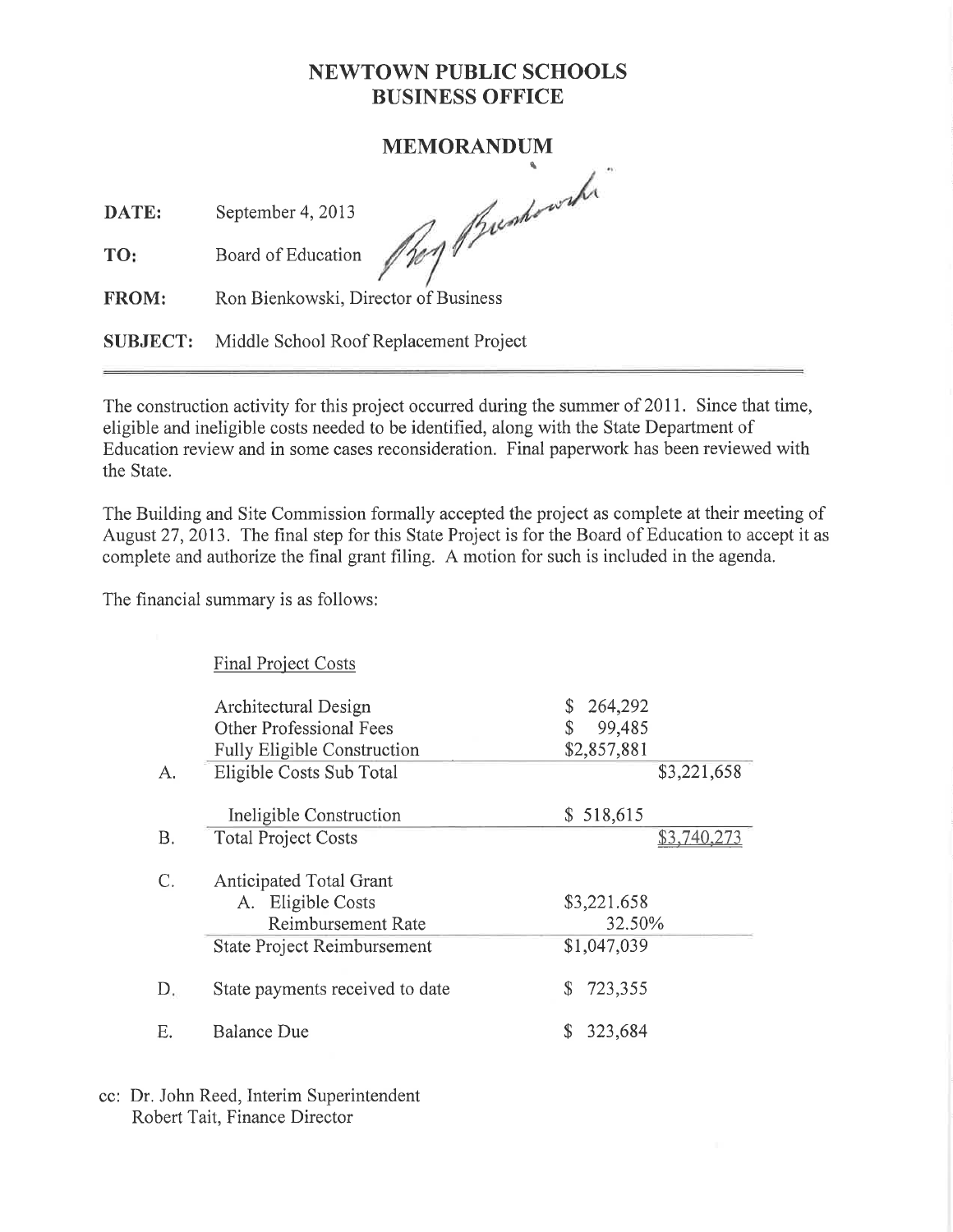## **Board of Education Newtown, Connecticut**

Minutes of the special Board of Education meeting held on Friday, August 23, 2013 at 5:00 p.m. in the Board conference room at 3 Primrose Street.

Present: D. Leidlein, Chair **D. Leidlein**, Chair L. Roche, Vice Chair W. Hart J. Vouros

Mrs. Leidlein called the meeting to order at 5:20 p.m.

Item 1 - Executive Session MOTION: Mr. Hart moved that the Board of Education go into executive session to interview the candidate for the Project Recovery Director position and invited Dr. Reed.

Item 2 – Candidate Interview The Board interviewed the candidate.

Item 3 – Public Session

MOTION: Mr. Hart moved that the Board of Education appoint David Jacob Project Recovery Director with a salary of \$123,000. Mrs. Roche seconded. Vote: 4 ayes

MOTION: Mr. Hart moved to adjourn. Mrs. Roche seconded. Vote: 4 ayes

Item 4 - Adjournment The meeting adjourned at 6:14 p.m.

Respectfully submitted:

\_\_\_\_\_\_\_\_\_\_\_\_\_\_\_\_\_\_\_\_\_\_\_\_\_\_\_\_\_ Debbie Leidlein Chair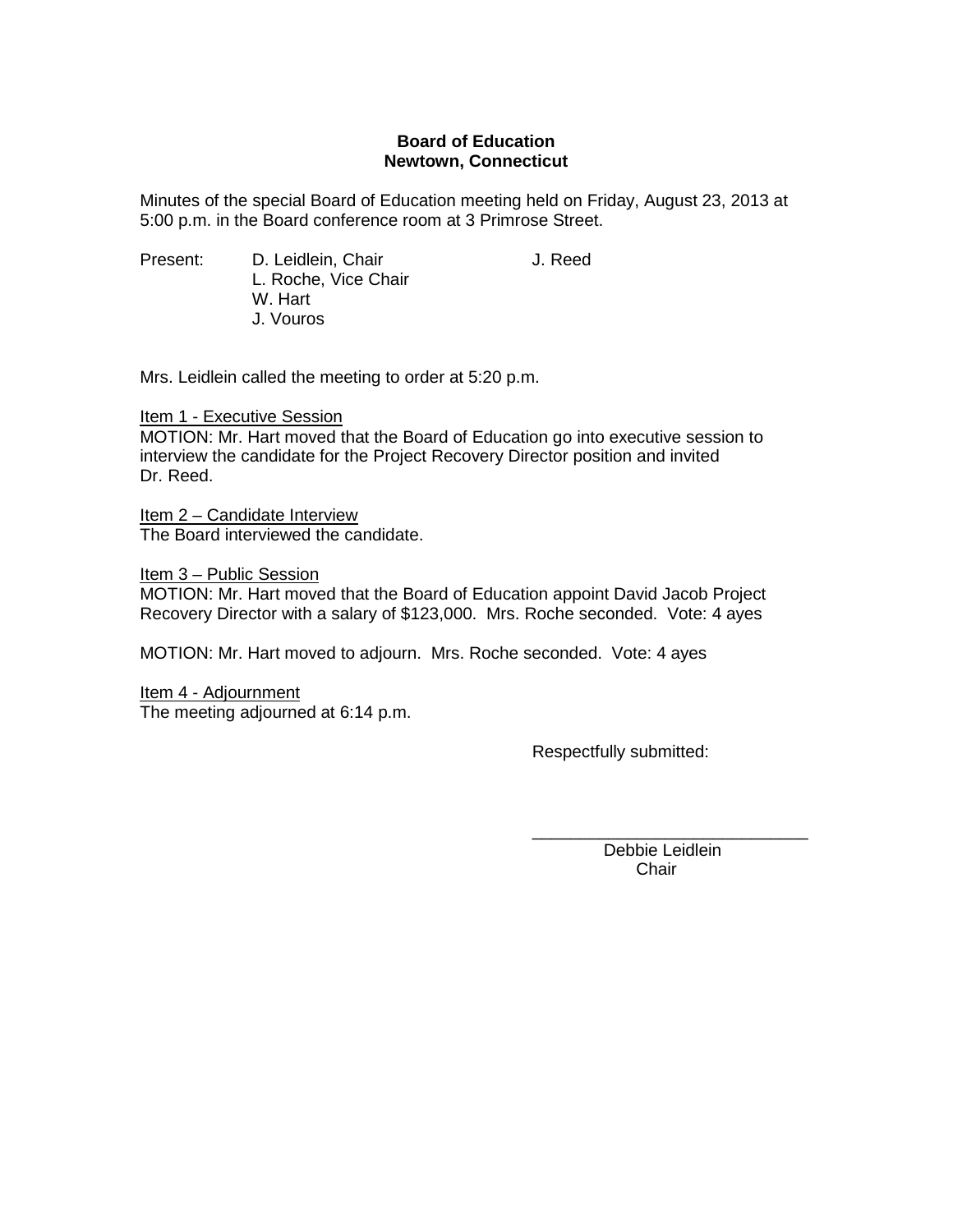Additional Consent Agenda Item

• Donation of \$50,000 from Victorinox Swiss Army<br>to support the Reader's Workshop program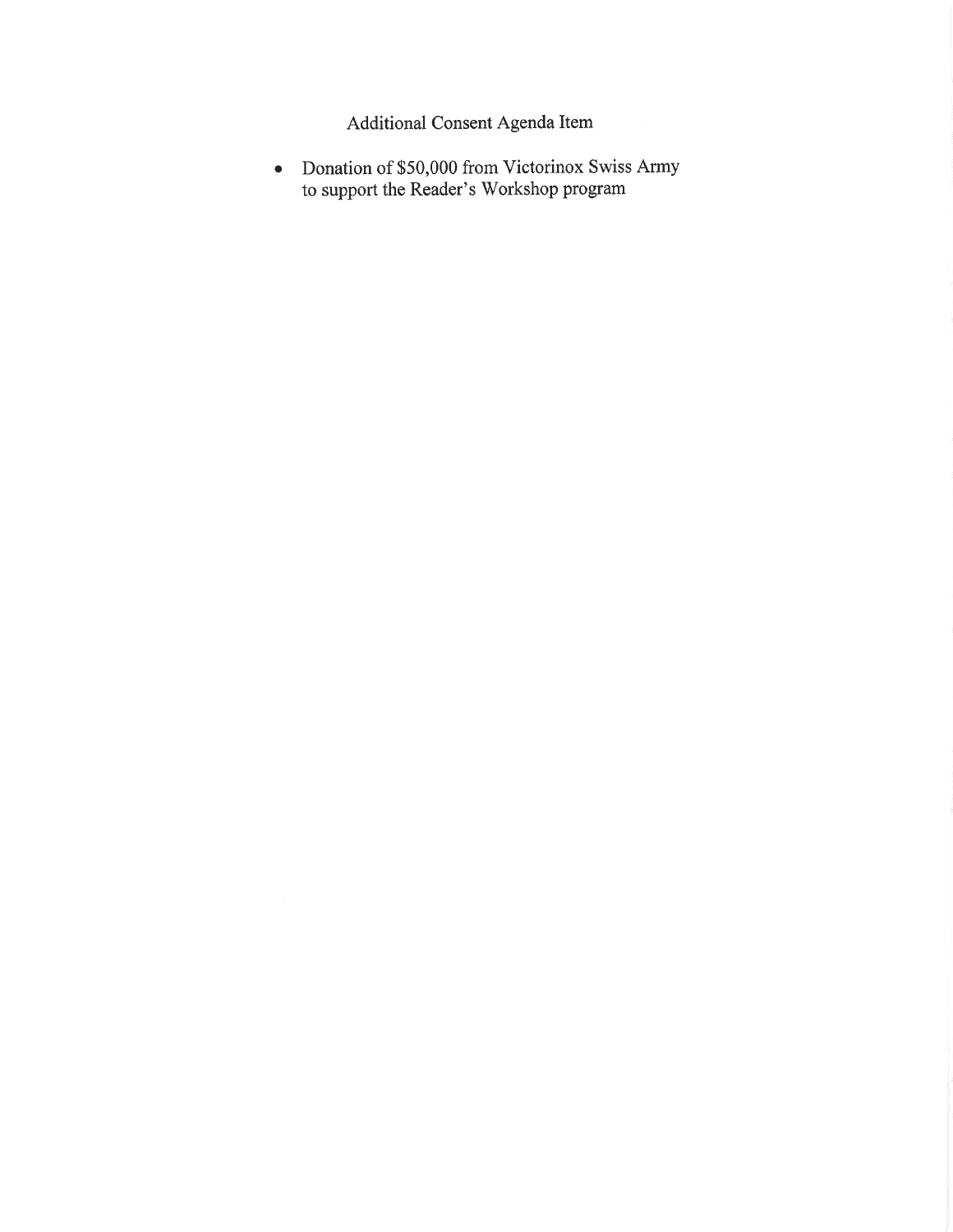

RENÉ H. STUTZ PRESIDENT

August 28, 2013

Dr. John R. Reed **Interim Superintendent Newtown Public Schools** 3 Primrose Street Newtown, CT 06470

Dear Dr. Reed:

Thank you for your time last week. It was a pleasure to meet with you and John Vouros to discuss how Victorinox Swiss Army can assist in providing the middle school students of Newtown with a unique learning experience.

As discussed, Victorinox Swiss Army, Inc. has agreed to donate \$50K to support the Reader's Workshop program. The first installment of \$25K will be paid in 2013 as soon as we receive your acceptance of the terms of this letter. We will pay the second installment of \$25K in January once we receive notice from you.

In addition, we also agreed to provide the ten participating classrooms with shelving to house the Reader's Workshop books.

Renee Hourigan will work with John Vouros moving forward to finalize all the details.

On behalf of Victorinox Swiss Army and its employees, we are very excited to partner with you on this wonderful program.

Kind regards, René Stutz

RHS/tah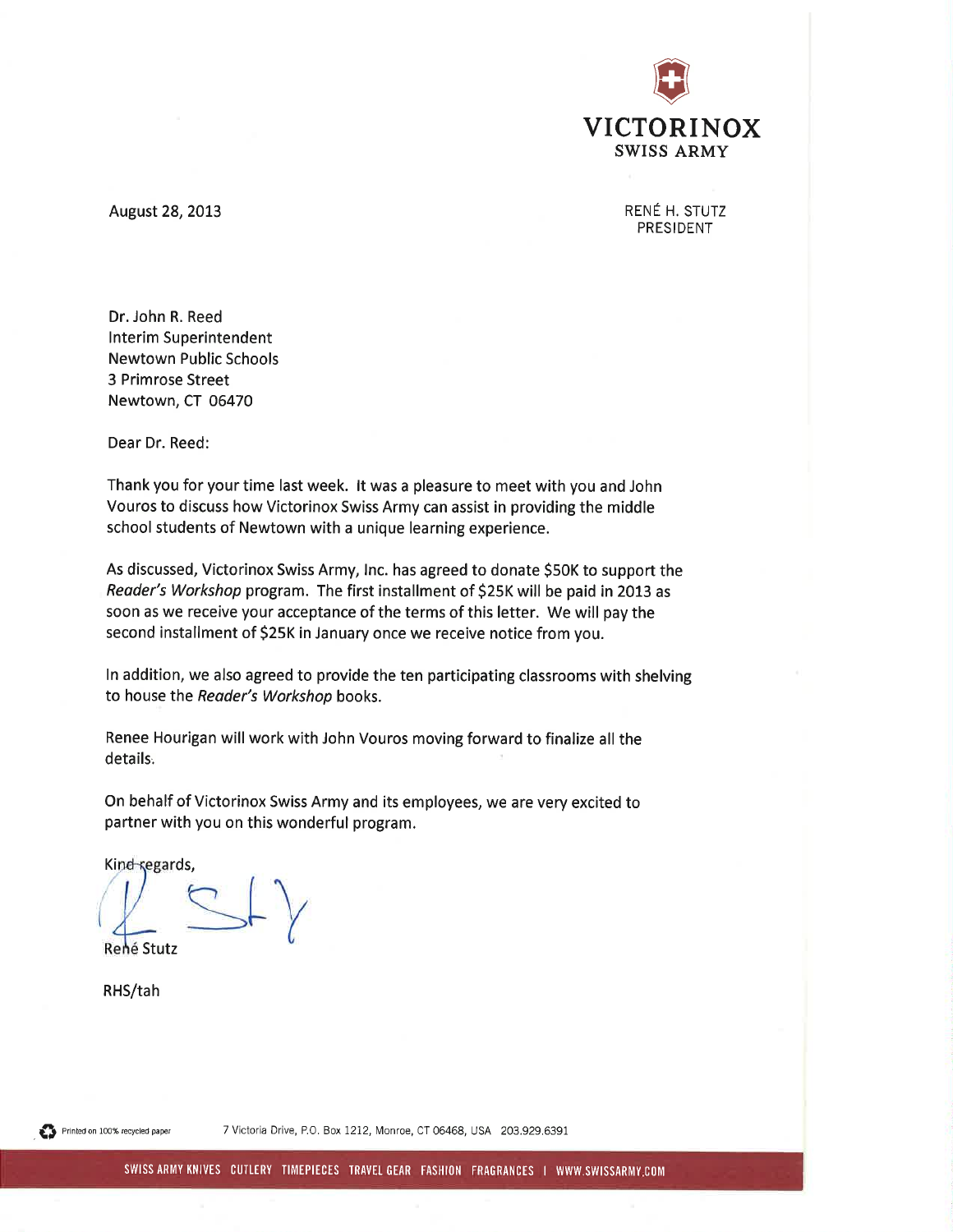# **SHS Booster Program 2013 Survey Results**

The Sandy Hook Booster program for 2013 was held at the Reed School during the weeks of August 5<sup>th</sup> and 12<sup>th</sup> on Monday through Thursday, from 8:30 AM - noon for students in grades K-4. There were several planning days at which the decision was made to have a schedule where all of the math content was delivered by 2 individuals who work with the students during the year at SHS. One of the math resources used was the new math program (Stepping Stones). The classroom teachers were responsible for the daily Responsive Classroom session and the literacy program (using Readers Workshop model) and integration of literacy across curricula areas.

Originally, there were 109 students registered for the program. In total, 104 students attended for some length of time.

The goals of the program were to

- establish a routine for students in anticipation of the upcoming school year  $\bullet$
- engage students in a learning setting exposing them to broad, grade-level concepts in math and LA
- socialize with others/classmates  $\bullet$

In order to inform our work, the assistant superintendent and the site administrator developed a survey for parents to complete. On the last day of the program, parents were handed the survey as they dropped off their child(ren) and asked to complete and return it at their earliest convenience. Most parents handed the survey back immediately or by the end of the day. We received back 61 surveys. There were there were some children who did not attend the second week, other families had several children in the program and there were a total of 16 children absent on the last day. Surveys will be mailed out to those who did not attend on that day.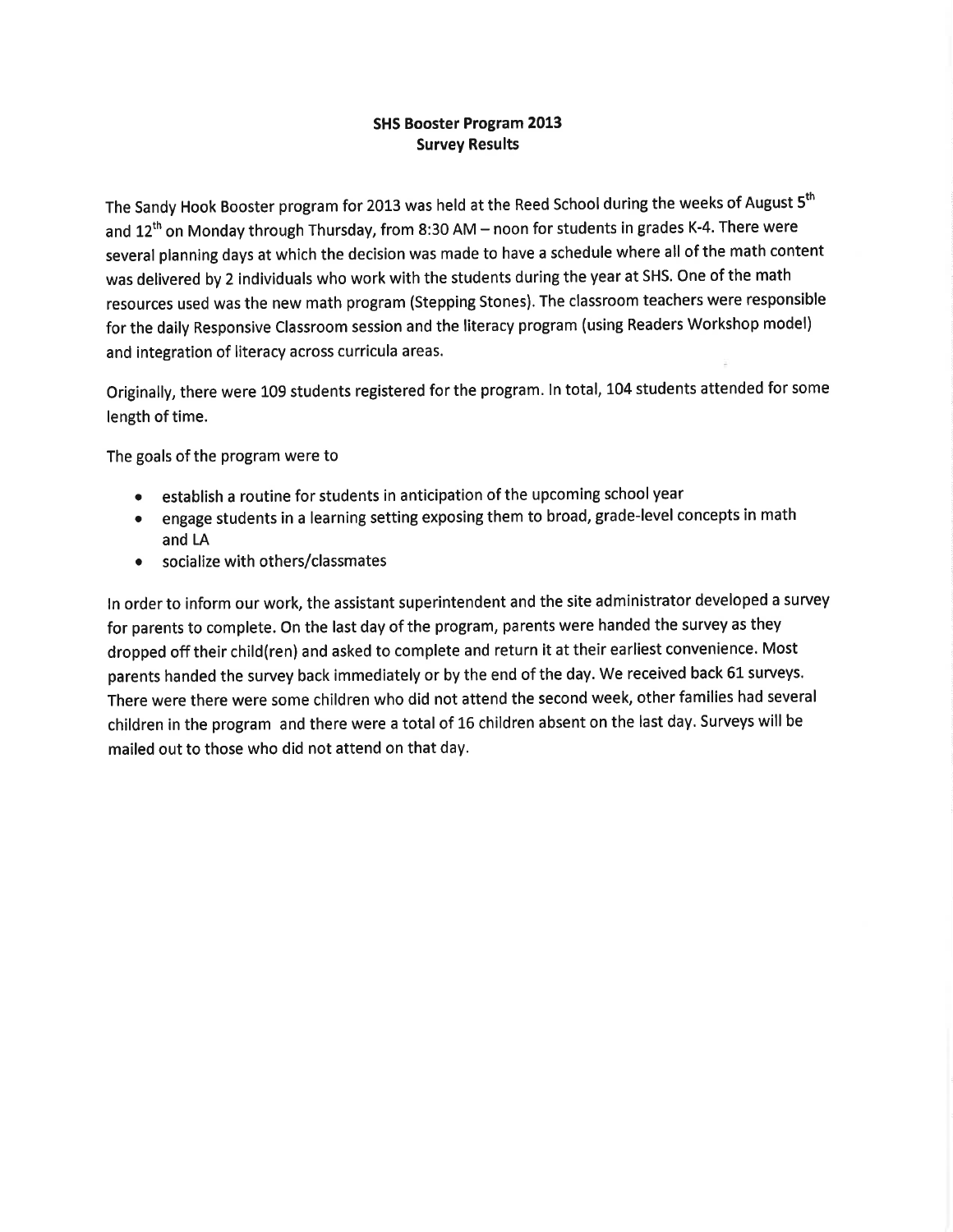# **SANDY HOOK BOOSTER PROGRAM AUGUST 2013 FEEDBACK**

| My Children attended the program for |  | one week: $6$ one and half: 1 | two week: 55 |  |
|--------------------------------------|--|-------------------------------|--------------|--|
|--------------------------------------|--|-------------------------------|--------------|--|

To the best of your knowledge, please comment on the degree to which the SHS Booster Program has provided my child(ren) with the opportunity to

|                                                                                                                                                                                                                                                                                                                                                                                                                                                            | <b>Strongly Disagree Disagree Agree Strongly Agree</b> |             |    |              |
|------------------------------------------------------------------------------------------------------------------------------------------------------------------------------------------------------------------------------------------------------------------------------------------------------------------------------------------------------------------------------------------------------------------------------------------------------------|--------------------------------------------------------|-------------|----|--------------|
| Establish a routine for the coming school year:                                                                                                                                                                                                                                                                                                                                                                                                            | $\overline{2}$                                         | $\bf{0}$    | 19 | 41           |
| Comments: She is enjoying getting back to learning and being with friends                                                                                                                                                                                                                                                                                                                                                                                  |                                                        |             |    |              |
| Very excited about starting school                                                                                                                                                                                                                                                                                                                                                                                                                         |                                                        |             |    |              |
| <b>Engage in a learning setting:</b>                                                                                                                                                                                                                                                                                                                                                                                                                       | $\overline{2}$                                         | $\mathbf 0$ | 13 | 47           |
| <b>Comments:</b> They loved coming and spoke well of the program<br>I loved that he had writing assignment                                                                                                                                                                                                                                                                                                                                                 |                                                        |             |    |              |
| She told me this AM this feels like a "real school"                                                                                                                                                                                                                                                                                                                                                                                                        |                                                        |             |    |              |
| Socialize with other / classmates                                                                                                                                                                                                                                                                                                                                                                                                                          | $\mathbf{1}$                                           | $\mathbf 0$ | 10 | 51           |
| <b>Comments:</b> Great Program. Kids liked it very much<br>Booster Camp has been great for her socially!<br>Should be an easier transition to school year.                                                                                                                                                                                                                                                                                                 |                                                        |             |    |              |
| If the Booster Program were to be held next year, would you consider enrolling your Child?                                                                                                                                                                                                                                                                                                                                                                 |                                                        |             |    |              |
|                                                                                                                                                                                                                                                                                                                                                                                                                                                            | <b>Yes: 58</b>                                         | Maybe: 2    |    | <b>No: 2</b> |
| <b>Comments or suggestions:</b>                                                                                                                                                                                                                                                                                                                                                                                                                            |                                                        |             |    |              |
| Make it 5 days<br>Really enjoyed coming to booster camp. Everything was great and went smoothly<br>It was great all around. Thank you<br>My son always has a hard time leaving me especially when it comes to school-he LOVED coming<br>and I think his teachers (K) were the reason for it- He fell in love with them both! Great pick for<br>Teachers. Thank you all<br>Thank you, Booster helped us tremendously to prepare for going back<br>Thank you |                                                        |             |    |              |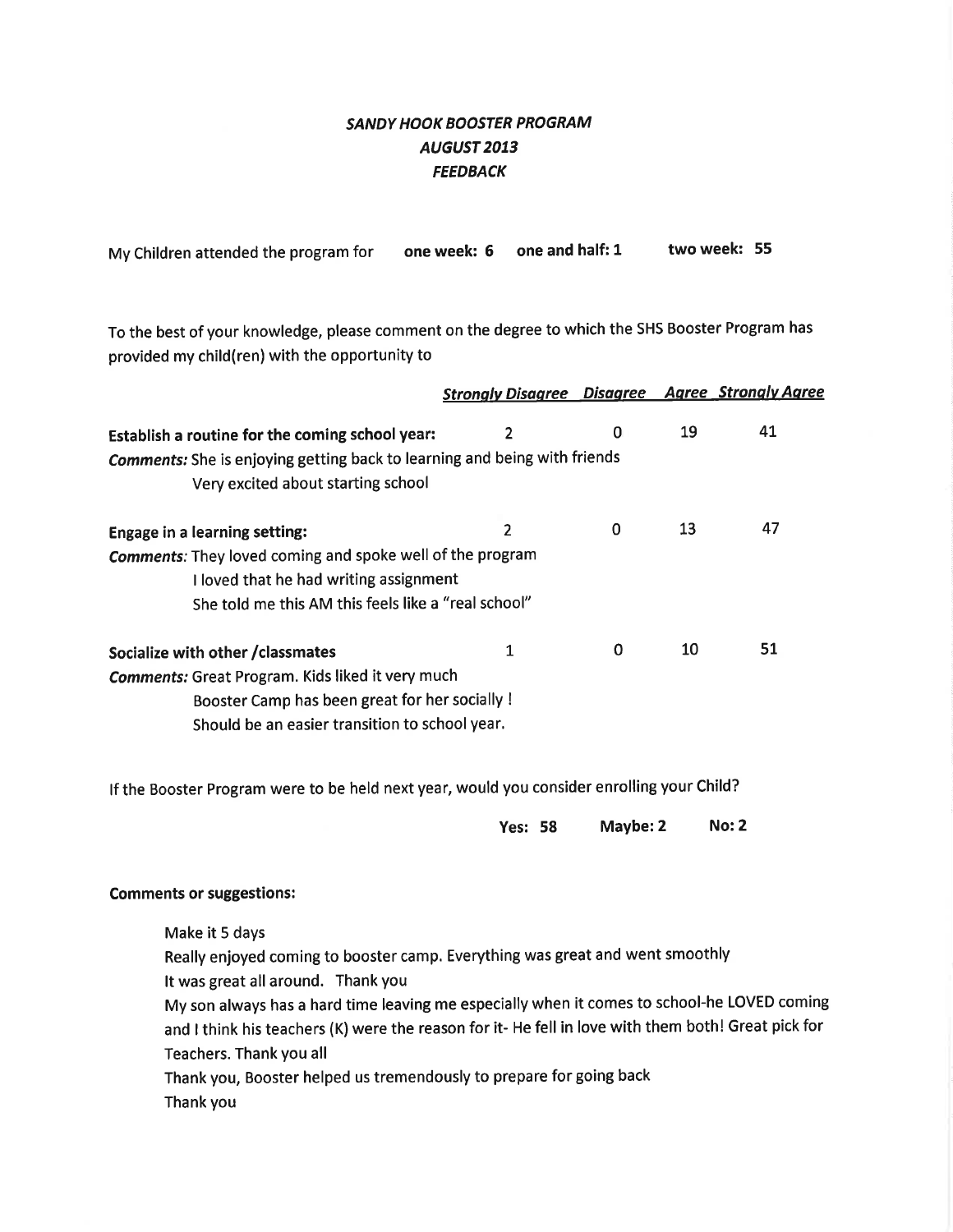Teacher were great. Would love opportunities to vary levels of difficulty for kids at different academic levels We had a great 2 weeks Thanks

Thank you for offering this Booster program. I feel my daughter will be more prepared for the new school year.

This was wonderful for my daughter. Her teachers were wonderful and really connected with her in a short amount of time. Thank you.

I have none because the program was very well organized. Thank you

Would like more feedback on what was done each day in the classroom my child did not communicate in too much detail. Thank you.

My son had an excellent experience! Everyone was very helpful, super friendly and happy to be there. It is exactly what we needed. The only bad thing was that he missed the first week due to attending Boy Scout Camp!

My daughter loved the booster program. I would certainly recommend it to other SHA parents I think it worked out very well, both of my kids enjoyed it and benefitted from it

BEST Program! It helped all of US....Getting back to Routine-Back with Friends and establishing a "schedule" as well as stirring up excitement for the new school year. Both my children are sad that today is the last day. Thank you so much. A beautiful way to ease all of our nerves and anxiety and see the POSITIVE

Great program kids like it very much

Thank you. Great program my son had a great time and learned a lot too.

It was great! Thank you so much

The children had a great time! Feel program was adequate for the children!

Thank you so much for this opportunity for my son to continue to learn and grow in a structured vet fun setting.

Would like some brief feedback from the teachers on their observations of how our child is doing. Thank you to all. I think the program was a great experience overall.

Thank you. This was really helpful to refresh and get ready for this year.

The staff was great...The kids had a blast. Thanks

Perhaps an assessment should be made of where every child is in September. We have all felt that the kids obviously are not 100% at next grade level and the slip concerns some of us. Writing skills and math seem to be the biggest slip for our daughter

This program really helped to start to establish the "school routine" and keep them in the learning mode. One child really needs a summer program, but due to our vacation schedule we cannot participate in July-August is better. Thank you

My girls loved it and were happy to come each day!

My child loved the Booster Program "I loved everything we did at booster" from a 7 yr. old 2<sup>nd</sup> grader. It was a great idea, he had fun while learning plus it was great to get them back into routine before school starts in the fall. Thank you everyone involved.

Start at 9 AM !

Excellent in every way

You are awesome! Thanks

Should include more activities/classes - art-music-PE